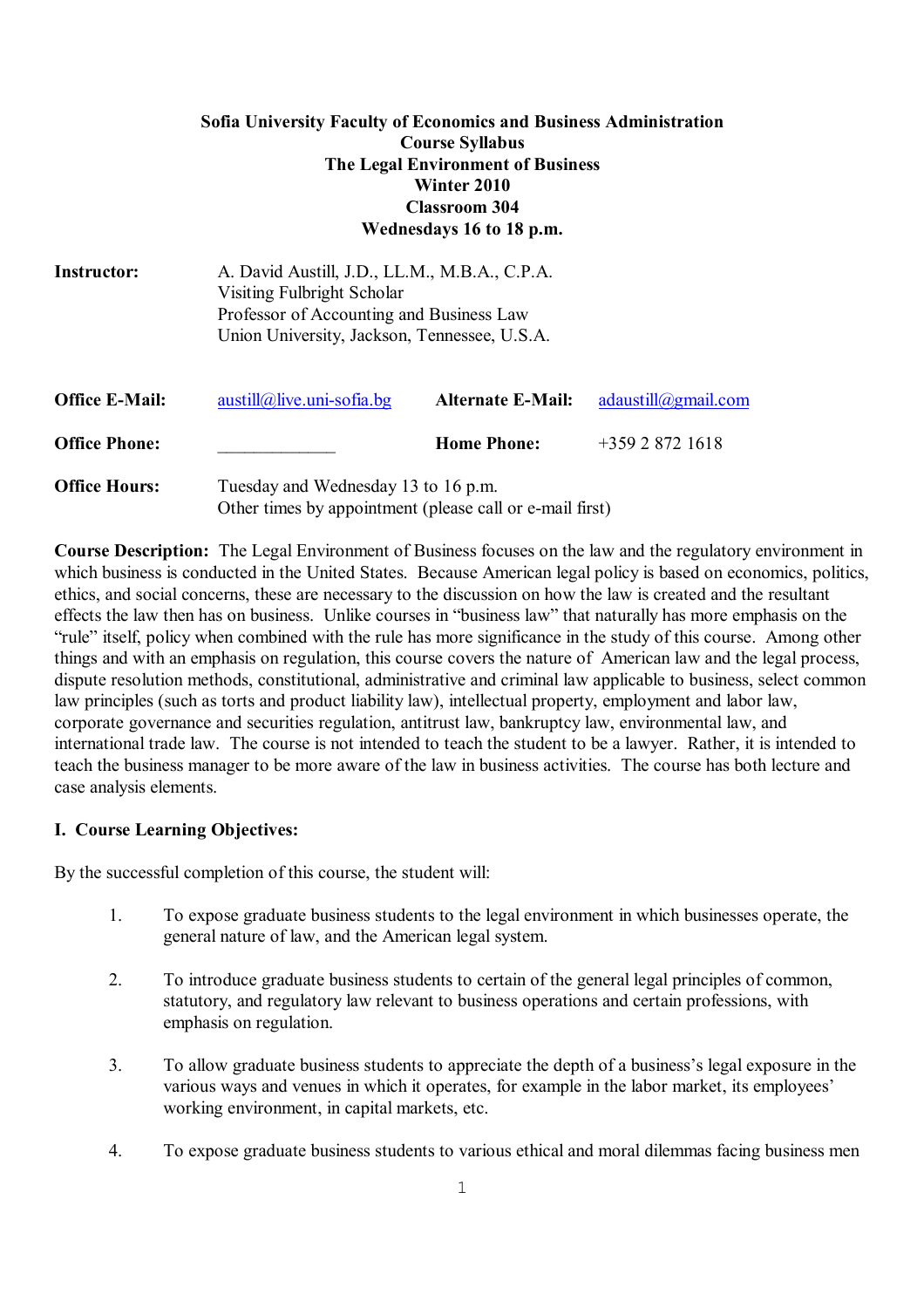and women.

- 5. To provide graduate business students with a working knowledge of general law applicable to business such that they can use good judgment in knowing when to seek legal assistance from a qualified attorney or otherwise to assess the likelihood of legal risks.
- 6. To provide graduate business students with enough knowledge of the law to establish policies and procedures in the workplace to reduce the risk of unnecessary and expensive lawsuits.
- 7. To reinforce ethical principles and theory application learned in a course in business ethics.

### **II. Format:**

**Method of Instruction**: This course is designed to provide opportunities for interaction between the students and the instructor. In fact, student participation is required. This class will be lecture, discussion, and case problem-oriented. The material will be presented though the use of lectures, hypotheticals, problems, assigned legal cases, group discussions and presentations. For each class some students will be assigned legal cases to present to the class. The student must be prepared to discuss the case facts, legal issue in question, the holding of the court and the reasoning for the court's holding. This course will probably be unlike any the student has ever had. At times the student may think the course is chaotic. That is the nature of law and politics. From time-to-time if the student's blood does not boil because he or she finds a court's decision to be ridiculous, then, the student has not been thinking all along. You will learn to appreciate Mr. Bumble's (Dickens' *Oliver Twist*) assertion that "the law is an ass!" From time-to-time another student may voice his or her political or social view of a rule of law or legal rationale used to decide a case. Right or wrong, in your view, be civil, courteous, and remember the Golden Rule. Do not monopolize all of the discussion, but do not shy away from discussion. Participate fully. Be forewarned, however, the professor has a sense of humor, and he uses it! Have some fun in class.

Questions and comments are encouraged in class. The professor likes dialog in his classes for several reasons. First, it assures him that his students are listening and learning the material. Second, it builds greater interest and enthusiasm in the class material. Third, student dialog and participation gives the professor more energy. Last, as graduate business students you must learn to reason and converse in a business setting with peers and superiors. This builds experience and confidence in relating to others and in expressing one's ideas.

**Communication:** If the professor needs to communicate with students, this will usually be through the University's e-mail. Unless the professor is instructed otherwise, e-mails will be sent to the student's University e-mail account. The professor has set up this course on Blackboard which will assist with document delivery and communication. PDF, Word, and Excel files are contained on Blackboard. Students who write case or article summaries may post them on Blackboard for the other students, distribute the summaries via e-mail, or distribute hard copies in class.

**Cellar Phone/pagers**: Cellular phones and pagers should be switched off (not "vibrate") unless the student has a real, pressing need to receive an anticipated call during class. If a student believes he or she has such a need, the student should contact the professor prior to class and explain the nature of the need. The professor will make a decision regarding whether to allow the student to maintain an active cellular phone/pager based upon the nature of the student's expressed need. Cellular phone conversations, if allowed, must be taken outside the classroom when class is in session.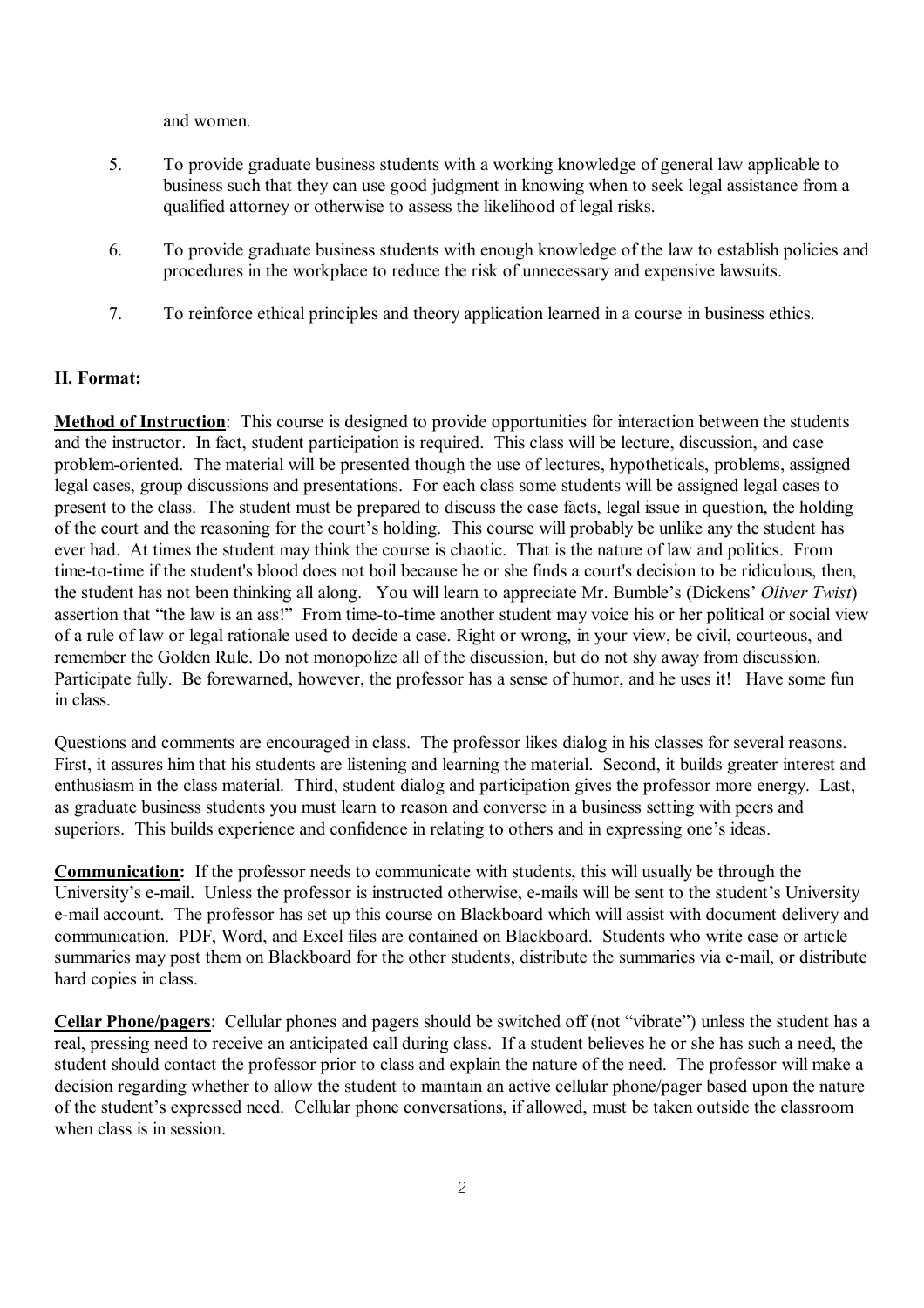**Laptop Computers:** The student is encouraged to bring and use a laptop computer in class. However, the use of a laptop is allowed only so long as such use does not become a distraction to the user or others (e.g., excessive noise, computer games, social network use, e-mail use, Internet use not related to a specific course activity, etc.) and as long as use does not create a hazard (e.g., extension cord in the aisle, etc.). Neither the FEBA, the University nor the professor assume any responsibility for loss or damage to computer equipment brought by any student.

**Audio/Video Recording:** No audio or video recording of classroom activity is permitted without the professor's prior approval. This prohibition includes cellular phone camera functions, laptop computer audio or video functions, and all other digital or analog recording equipment. The professor maintains a right of privacy and copyrights on his course materials and lectures. These should not be infringed upon by any student.

# **III. Course Requirements:**

**Attendance**: Since this course requires learning foundational concepts and applying and building upon them throughout this course, attendance and homework assignments are very important. A student will not be able to "cram" for the midterm and final examinations with much success. The student is expected to attend every class. Non-attendance will be penalized as follows: (a) first absence—no penalty, (b) second to fifth absence—20 points each deducted from the student's total accumulated points for the course, and (c) sixth absence automatic failure in the course. The professor *will not warn* the student when attendance has been so deficient that failure based on lack of attendance is likely. Make-up exams and quizzes will not be given except for extraordinary circumstances.

## **Course readings and assignments**:

**Required text**:Managers and the Legal Environment: Strategies for the 21st Century, Constance Bagley and Diane Savage, South-Western, Cengage Learning, 6th Edition (2009), ISBN 10: 0-3245-8204-8.

**Background readings and supplements**: Additional reading materials will be made available to students either as handouts in class, materials on Blackboard, or available online. These will include case or article assignments that will be given a week in advance.

# **IV. Grading Procedures:**

**Total Points**: Grades will be determined based on the student's percentage score on the following grade components:

| <b>Midterm Examination</b>    | 100 points |
|-------------------------------|------------|
| Final Examination             | 100 points |
| Research Paper                | 100 points |
| Participation and Preparation | 50 points  |
| <b>Total Possible Points</b>  | 350 points |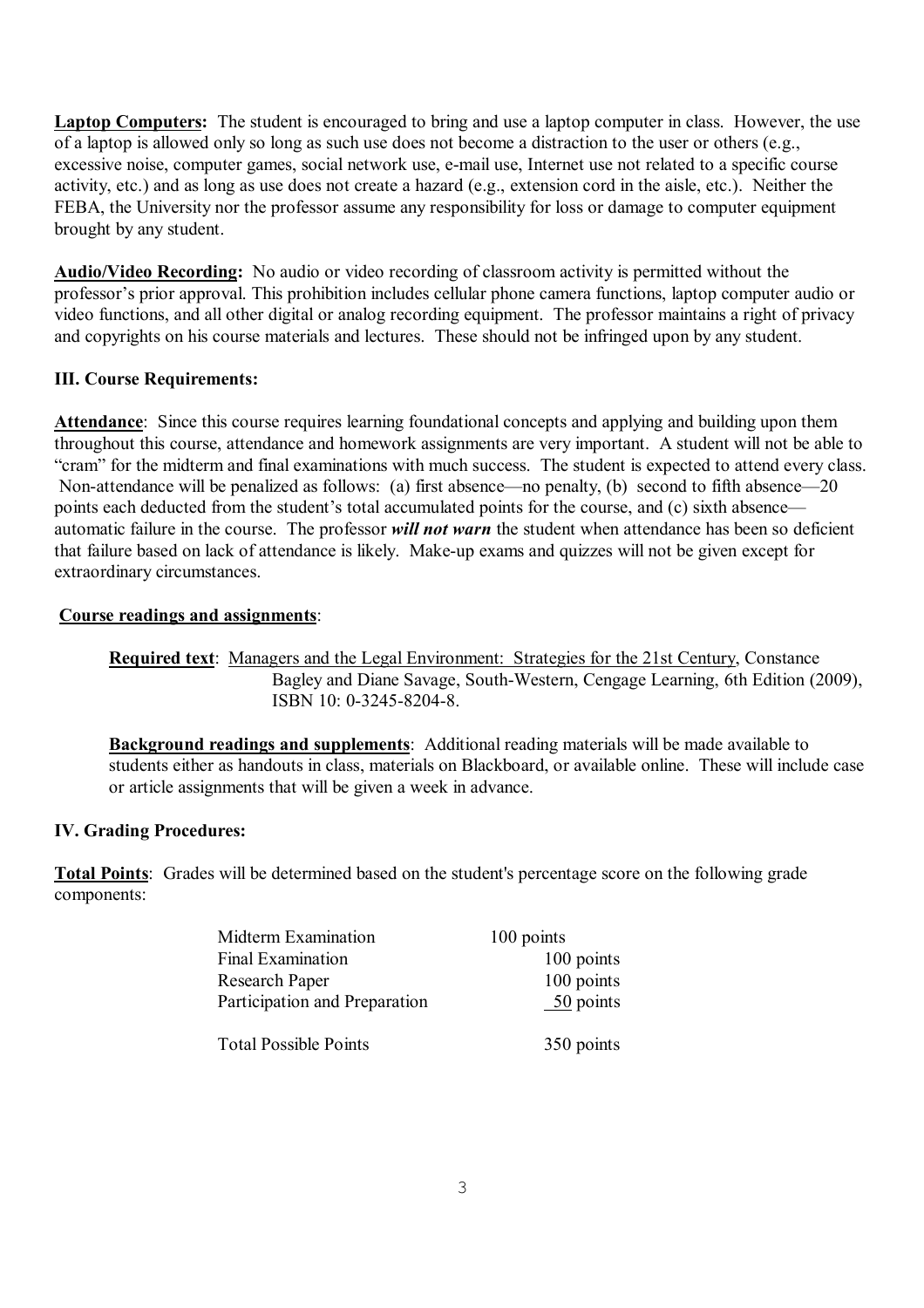### **Grading Scale**:

|               | <b>Final Grade Percentage</b> |
|---------------|-------------------------------|
|               |                               |
| 5             | $94 - 100$                    |
|               | 87 - 94                       |
| $\mathbf{R}$  | $80 - 87$                     |
| $\mathcal{D}$ | 73 - 80                       |
|               | Below 73                      |

**Examinations:** There will be two in-class written examinations in this course both of equal weight. The final exam will not be comprehensive and will cover only the material covered since the midterm examination. The examinations will include an objective questions (multiple choice questions) and discussion questions to test the student's knowledge of the subject matter covered in lectures, the readings, and the legal cases covered in the class. Discussion questions may include short discussion, case analysis, and essay questions over legal or regulatory policy. At the professor's option a portion of either or both exams may be taken at home. If this option is exercised, the questions would only be in the form of essay or case analysis questions. The student should type the exam answers, if possible. The examinations are meant to test the knowledge of each student and are not meant to be group exercises. Don't discuss your answers with your classmates. No cutting and pasting of answers from material written in advance or copied from another person. Follow these cautionary guidelines: more is better than less but don't ramble to build bulk in the exam answer, do not repeat the facts (discuss facts only as part of the analysis), answer the question by applying the law to the facts given, cover the important legal issues, and don't spend all of your energy answering the first two or three questions and spend little time on the remaining questions. Manage your time and effort. If the professor has provided the student with the weights of the test questions, effort may be judged by the amount written by the student on the question. Analysis is important. Cell phones are not permitted at the examinations.

**Participation and Preparation**: The student is expected to attend class, be prepared, and contribute to class discussions. A portion of the grade is based on this effort. A student will not be given points for just attending class. Recall a penalty system has been established for failure to attend class. This grade is based on what the student does *in class*. Each week students will be assigned cases to read and discuss in the class. The cases may be from the textbook, be taken from the Internet, or be obtained from the professor. Formality is not important. However, a short brief of the case (summary of important facts, legal issue, rationale, and holding) must be prepared with copies to be distributed to fellow students whenever the case is not taken from the textbook. If the case is in the textbook, all students are responsible for reading the case. If the student is assigned a full (unedited) case not included in the textbook, the student should remember to focus on the relevant issue. Usually it is not necessary to read every page, for example the footnotes, concurring or dissenting opinions, or head notes of Westlaw cases. Much of the material in a full (unedited) case is irrelevant to our discussion, for example, procedural legal issues that are not part of the topic covered. Stick to the relevant legal issue at question. The professor will provide additional reading materials and outlines to the students. Each student will probably have about four or five cases to discuss over the course. By the end of the term no student should be able to complain about not having enough material to read or study! The professor likes dialog and debate. Every student has something to add to the discussion regardless of age, experience, or prior education. Do not be intimidated by others in the class.

**Research Paper**: Each student will write a research paper no less than 10 pages (double-spaced) in length, excluding title page and reference page(s). The topic will be selected by the student from a list provided by the professor. The list is attached hereto. Upon due consideration, a student may select a research topic not designated by the professor but approved by the professor in advance. The paper is to be of publishable quality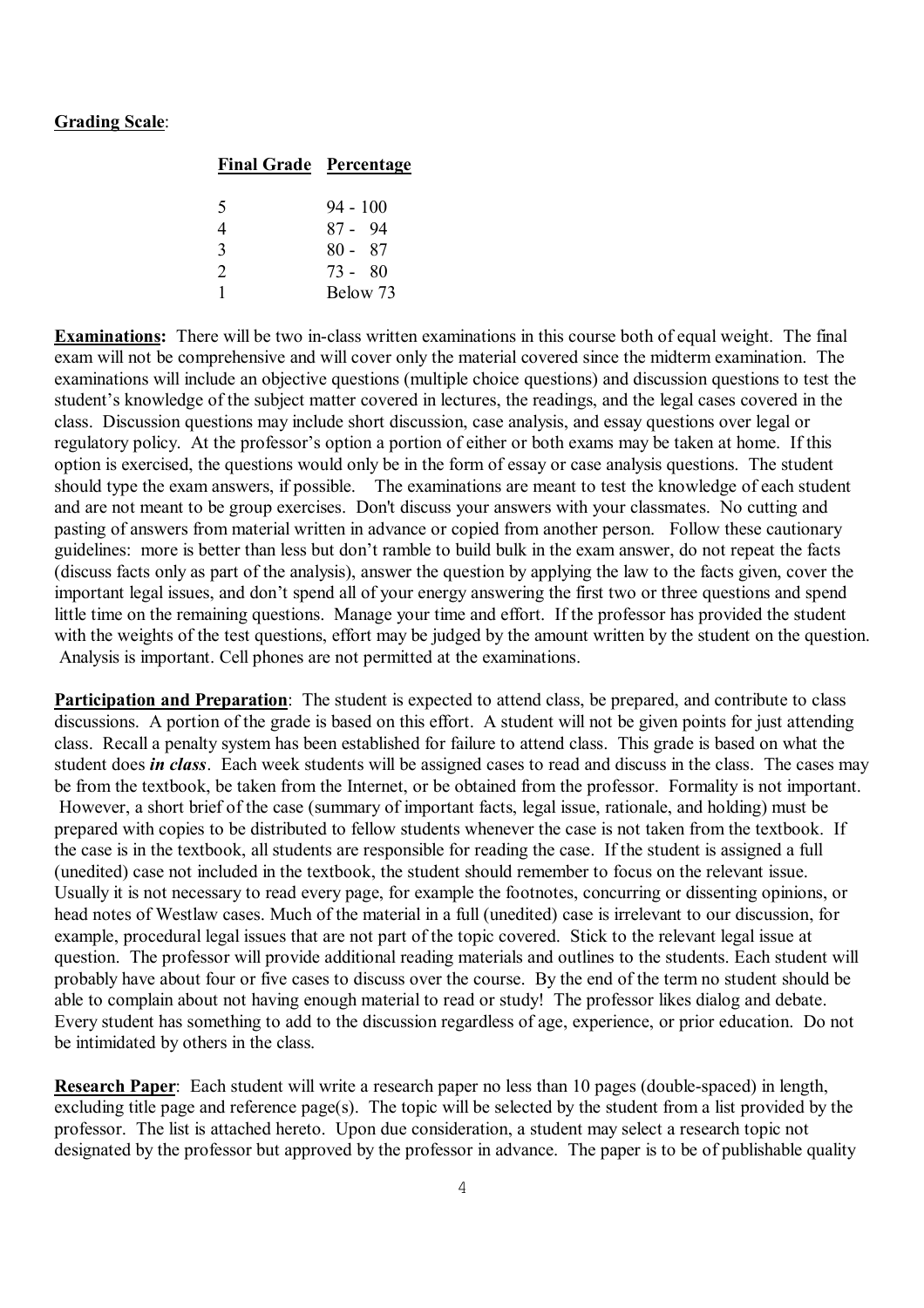and properly footnoted/endnoted. MLA, APA, or Chicago style footnoting formats are acceptable. Sources must be of academic quality and may be primary or secondary in nature. Each paper must use **at least** five references and at least four of them must be from sources other than newspapers, blogs, or other Internet sites. Grading will depend on the quality of the work, including writing quality, references used, analysis, depth of the material, etc. Generally, Internet sites are of less academic value than journal articles; however, journal articles published on the Internet are acceptable. The topic should be selected by the third class meeting. Better papers have more interesting topics. Students will be selected by the professor, at his sole discretion, to present his or her paper in class during one of the last three class periods.

## **V. Academic Integrity**

Each student in this course is expected to abide by the University's Code of Academic Integrity. Any work submitted by a student in this course for academic credit will be the student's own work.

You are encouraged to study together and to discuss information and concepts covered in lecture and the sections with other students. You can give "consulting" help to or receive "consulting" help from such students. However, this permissible cooperation should never involve one student having possession of a copy of all or part of work done by someone else, in the form of an email, an email attachment file, a diskette or other electronic data storage medium, or a hard copy.

Should copying occur, both the student who copied work from another student and the student who gave material to be copied will both automatically receive a zero for the assignment. Penalty for violation of this Code can also be extended to include failure of the course and University disciplinary action.

During examinations, you must do your own work. Talking or discussion is not permitted during the examinations, nor comparing papers, copying from others, or collaborating in any way. Any collaborative behavior during the examinations will result in failure on the examination, and may further lead to failure in the course and University disciplinary action.

**VI. Accommodations for students with disabilities:** In compliance with the University policy and equal access laws, the professor is available to discuss appropriate academic accommodations that may be required for any student with a disability.

**VI. Tentative Course Schedule:** This syllabus is intended to serve as a general student guide to study the course, and to provide information relative to the "mechanics" of the course. It is not a contract. The content of the course and the timing and number of examinations, assignments, and reports can be unilaterally changed by the instructor. We will try to hold to this schedule; however the professor may unilaterally change it by giving a week's notice to the class. In such a case, a student will not be penalized if the professor cannot be accommodated.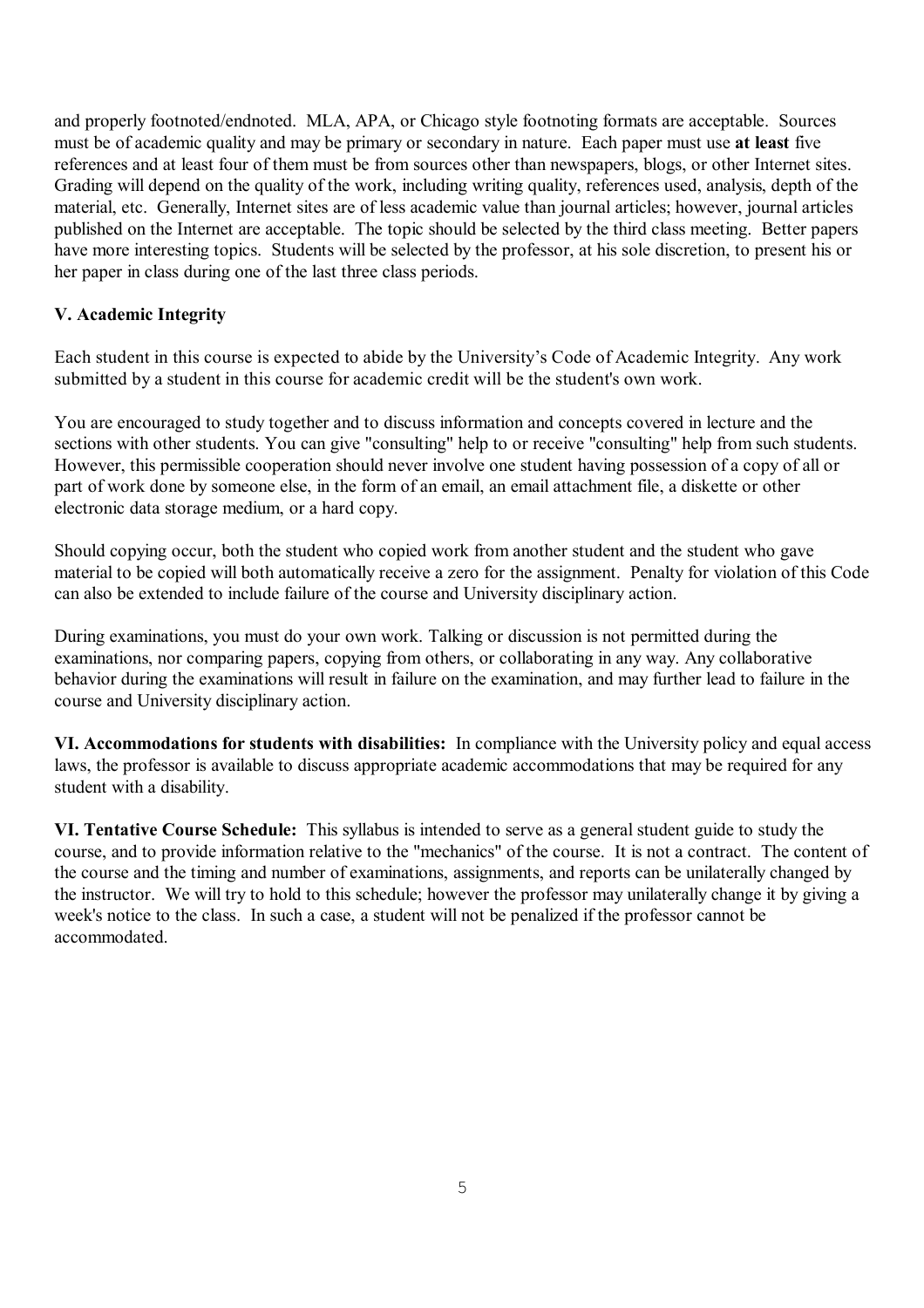#### **THE LEGAL ENVIRONMENT OF BUSINESS TENTATIVE COURSE SCHEDULE WINTER 2010 DR. A. DAVID AUSTILL**

*NOTE: IN ADDITION TO THE READING ASSIGNMENTS IN THE TEXTBOOK, ADDITIONAL SHORT ARTICLES AND CASES WILL BE ASSIGNED. ALL STUDENTS DO NOT HAVE TO READ THE FINDLAW OR HANDOUT CASES THAT HAVE BEEN ASSIGNED TO A PARTICULAR STUDENT FOR CLASS DISCUSSION UNLESS THE PROFESSOR DIRECTS OTHERWISE. FOR EXAMINATION PURPOSES, STUDENTS SHOULD READ CASE BRIEFS (SUMMARIES) WRITTEN AND DISTRIBUTED BY OTHER STUDENTS AND DISCUSSED IN CLASS. ALL CASES (NOT IN TEXTBOOK), ARTICLES, AND OUTLINES ARE ON BLACKBOARD. CASE AND ARTICLES ASSIGNMENTS FOR STUDENTS ARE ON BACKBOARD ALONG WITH INSTRUCTIONS FOR THOSE CASES, ARTICLES, AND OTHER SUPPLEMENTAL MATERIALS ALL STUDENTS SHOULD READ.*

| <b>Class Session</b> | <b>Reading</b><br><b>Assignment</b> | <b>Lecture Topic(s)</b>                                                                                                                                                                                                                                                                                                                                                                                                                                                                                                                                                                                     |
|----------------------|-------------------------------------|-------------------------------------------------------------------------------------------------------------------------------------------------------------------------------------------------------------------------------------------------------------------------------------------------------------------------------------------------------------------------------------------------------------------------------------------------------------------------------------------------------------------------------------------------------------------------------------------------------------|
| Oct. 13, 2010        |                                     | <b>Theme: Foundations of American Law</b>                                                                                                                                                                                                                                                                                                                                                                                                                                                                                                                                                                   |
|                      |                                     | The first class period will focus on foundational legal matter to allow the student to better<br>understand the nature of law and the legal, political, and social environment in which<br>businesses large and small operate. During this class session focus will be on the nature of<br>law, dispute resolution, and U.S. constitutional law. In addressing the nature of law subtopics<br>will include the following: purposes and goals of law, various legal systems used around the<br>world, common law and <i>stare decisis</i> , statutory law, interpretation of law, and legal<br>philosophies. |
|                      | Text Chapters 1 and 2               | Nature of Law; Ethics and the Law                                                                                                                                                                                                                                                                                                                                                                                                                                                                                                                                                                           |
|                      |                                     | Additional readings: Briefing cases (How to brief a case—Blackboard)<br>Morality and the Law—Austill (Blackboard)                                                                                                                                                                                                                                                                                                                                                                                                                                                                                           |
| Oct. 20, 2010        |                                     | Theme: Dispute Resolution—Litigation and ADR                                                                                                                                                                                                                                                                                                                                                                                                                                                                                                                                                                |
|                      |                                     | This class provides an overview of American dispute resolution in both the traditional court<br>process and through alternative dispute resolution methods like mediation and arbitration.<br>Advantages and disadvantages of ADR methods will be considered when compared with<br>traditional litigation. We will consider the framework of the federal and state court systems<br>and review the civil litigation process. Finally, some select rules of evidence and civil<br>procedure that have significant effects on business firms will be discussed.                                               |
|                      | Text Chapter 3                      | Courts and Dispute Resolution                                                                                                                                                                                                                                                                                                                                                                                                                                                                                                                                                                               |
|                      |                                     | Additional readings: Med/Arb article--TBA (Blackboard)                                                                                                                                                                                                                                                                                                                                                                                                                                                                                                                                                      |
| Oct. 27, 2010        |                                     | <b>Theme: American Constitutional Law Affecting Business</b>                                                                                                                                                                                                                                                                                                                                                                                                                                                                                                                                                |
|                      |                                     | An overview will be given of the U.S. Constitution and constitutional construction. This is<br>followed by consideration of those significant constitutional provisions affecting business and<br>commerce. Constitutional provisions emphasized in this lecture are Commerce Clause, Due<br>Process, Import-Export Clause, Equal Protection Clause, Takings Clause, and the Bill of<br>Rights.                                                                                                                                                                                                             |
|                      | Text Chapter 4                      | <b>Constitutional Law</b>                                                                                                                                                                                                                                                                                                                                                                                                                                                                                                                                                                                   |
|                      | Additional readings                 | Property rights vs. public use -TBA (Blackboard)                                                                                                                                                                                                                                                                                                                                                                                                                                                                                                                                                            |
| Nov. 3, 2010         |                                     | Theme: Administrative Law and Criminal Law                                                                                                                                                                                                                                                                                                                                                                                                                                                                                                                                                                  |
|                      |                                     | The second class has two broad themes--regulation by agencies through administrative law and<br>criminal law relating to business and managers. In a fairly brief discussion of administrative<br>law focus will be on what an administrative agency is, why they are necessary, how an agency<br>is formed, its functions, constitutional limitations on agencies, and rule-making by federal<br>agencies. A number of agencies of particular importance to commerce will be identified.                                                                                                                   |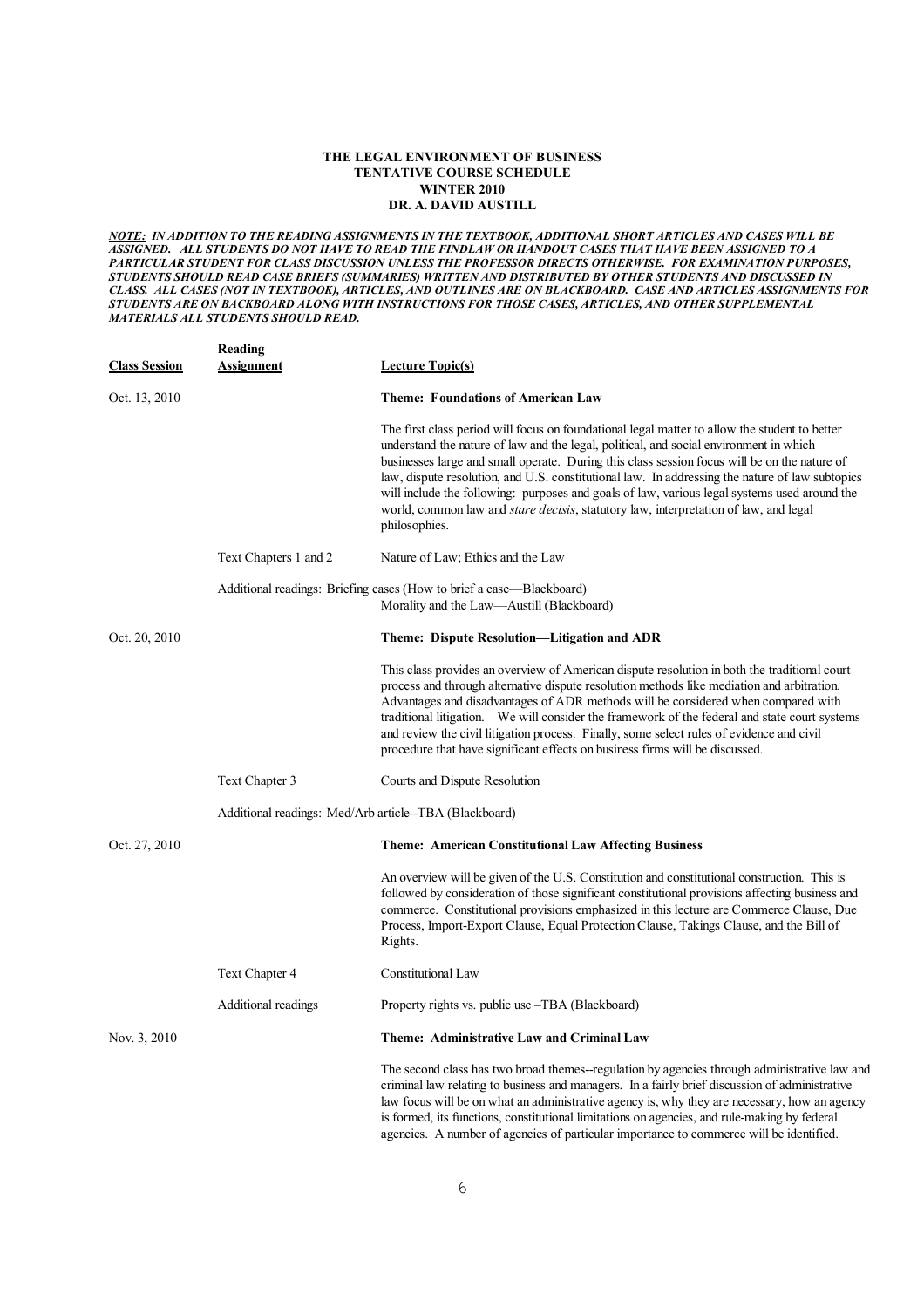|                                      | Text Chapters 6 and 15 | Administrative Law; Criminal Law                                                                                                                                                                                                                                                                                                                                                                                                                                                                                                                                                                                                                                                                                                                                                                                                                                                                                                                                                                                 |
|--------------------------------------|------------------------|------------------------------------------------------------------------------------------------------------------------------------------------------------------------------------------------------------------------------------------------------------------------------------------------------------------------------------------------------------------------------------------------------------------------------------------------------------------------------------------------------------------------------------------------------------------------------------------------------------------------------------------------------------------------------------------------------------------------------------------------------------------------------------------------------------------------------------------------------------------------------------------------------------------------------------------------------------------------------------------------------------------|
| Nov. 10, 2010                        |                        | Theme: Risk Management-Tort Law                                                                                                                                                                                                                                                                                                                                                                                                                                                                                                                                                                                                                                                                                                                                                                                                                                                                                                                                                                                  |
|                                      |                        | Risk management is spread over two class sessions. In this class session the focus is on the<br>three broad classifications of torts, namely, intentional torts, negligence, and strict liability, and<br>particular attention will be given to the doctrine of respondeat superior. A tort continuum will<br>be used to classify the torts as to fault/intent and to offer a timeline on the development of the<br>various torts. Select cases will be discussed by the professor and students to provide a context<br>for business torts and negligence. The elements of each classification of torts (e.g., the four<br>elements of negligence) will be discussed. Likewise, some of the more significant business<br>torts (elements and defenses) will be discussed including defamation, invasion of privacy, and<br>intentional interference with contractual relations. To provide a better understanding of the<br>doctrine of respondeat superior, a brief overview of the law of agency is necessary. |
|                                      | Text Chapter 6 and 9   | Agency; Torts                                                                                                                                                                                                                                                                                                                                                                                                                                                                                                                                                                                                                                                                                                                                                                                                                                                                                                                                                                                                    |
|                                      |                        | Additional readings: Chamber article on surveillance—Austill (Blackboard)<br>Defamation in employment—TBA (Blackboard)<br>Drug testing policy—COC (Austill—Blackboard)                                                                                                                                                                                                                                                                                                                                                                                                                                                                                                                                                                                                                                                                                                                                                                                                                                           |
| Nov. 17, 2010                        |                        | <b>Theme: Risk Management--Product Liability</b>                                                                                                                                                                                                                                                                                                                                                                                                                                                                                                                                                                                                                                                                                                                                                                                                                                                                                                                                                                 |
|                                      |                        | This class is a continuation of the consideration of risk management with a discussion of<br>product liability. An overview of liability for injuries caused by defective products will be<br>given based on three theories—warranty, negligence, and strict liability. The focus of the class<br>discussion will be strict product liability under the Restatement of Torts. The elements of strict<br>product liability and defenses will be reviewed in class lecture and case analysis. Public policy<br>considerations are an important aspect in a discussion of product liability.                                                                                                                                                                                                                                                                                                                                                                                                                        |
|                                      | Text Chapter 10        | <b>Product Liability</b>                                                                                                                                                                                                                                                                                                                                                                                                                                                                                                                                                                                                                                                                                                                                                                                                                                                                                                                                                                                         |
|                                      |                        |                                                                                                                                                                                                                                                                                                                                                                                                                                                                                                                                                                                                                                                                                                                                                                                                                                                                                                                                                                                                                  |
| Nov. 24, 2010                        |                        | <b>Theme: Intellectual Property</b>                                                                                                                                                                                                                                                                                                                                                                                                                                                                                                                                                                                                                                                                                                                                                                                                                                                                                                                                                                              |
|                                      |                        | Intellectual property rights focuses on the definition of the legal rights, the significance of each<br>IP right, how those IP rights are created and/or registered, legal life of each IP right, and<br>certain judicial interpretations by consideration of cases. A substantial issue in each property<br>right is what constitutes unlawful infringement and the consequences of infringement. Finally,<br>though not a registrable intellectual property right, trade secrets under the Uniform Trade<br>Secrets Act will be discussed addressing what constitutes a protected trade secret, when there<br>is misappropriation, and the legal consequences of misappropriation.                                                                                                                                                                                                                                                                                                                             |
|                                      | Text Chapter 11        | Intellectual Property and Trade Secrets                                                                                                                                                                                                                                                                                                                                                                                                                                                                                                                                                                                                                                                                                                                                                                                                                                                                                                                                                                          |
|                                      |                        | Additional readings: Chamber article on ownership of copyrights and patents-Austill (Blackboard)                                                                                                                                                                                                                                                                                                                                                                                                                                                                                                                                                                                                                                                                                                                                                                                                                                                                                                                 |
| <b>Time and Date to Be Announced</b> |                        | <b>Midterm Exam Covering Material Through November 24.</b>                                                                                                                                                                                                                                                                                                                                                                                                                                                                                                                                                                                                                                                                                                                                                                                                                                                                                                                                                       |
| Dec. 1, 2010                         |                        | <b>Theme: Employment Law and Discrimination</b>                                                                                                                                                                                                                                                                                                                                                                                                                                                                                                                                                                                                                                                                                                                                                                                                                                                                                                                                                                  |
|                                      |                        | The entire class session focuses on labor and employment law. Employment law will be<br>considered from creation of the employment contract, to the duties, rights and responsibilities<br>of employees and employers under common and statutory law, and through termination of<br>employees. Much of the discussion will focus on statutory protection of workers through<br>legislation and many of the federal laws will be surveyed for purpose and scope, such as plant<br>closings, workers' compensation, wage and hour law, genetic information use restrictions,<br>HIPAA, ERISA, etc Secondly, anti-discrimination legislation will be reviewed, in particular,<br>Title VII of the Civil Rights Act of 1964, ADA, ADEA, PDA, and Equal Pay Act. Emphasis<br>will be placed on sexual harassment and disabilities. Extensive use of cases will be used in this<br>class session to illustrate some of these legal principles. .                                                                       |

Additional readings: Chamber article—employee handbook (Austill-Blackboard)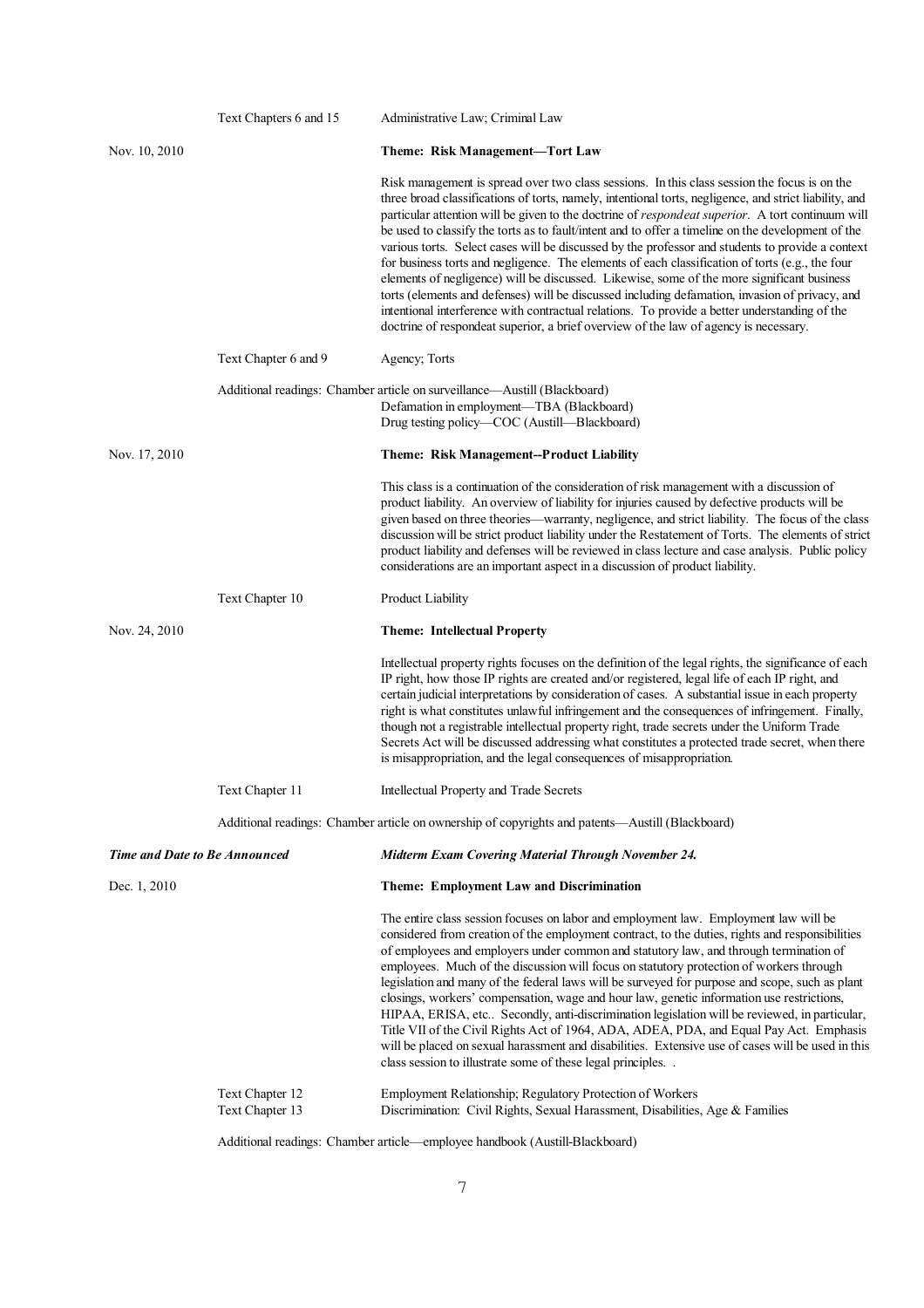|               |                                                   | Employee retaliation paper—Austill (Blackboard)<br>BFOQ 2-Austill (Blackboard)<br>Employers must educate employees on discrimination-Findlaw article (Blackboard)                                                                                                                                                                                                                                                                                                                                                                                                                                                                                                                                                                                                                                                                                                                                                                                                                                                                                                                                                                                                                                    |
|---------------|---------------------------------------------------|------------------------------------------------------------------------------------------------------------------------------------------------------------------------------------------------------------------------------------------------------------------------------------------------------------------------------------------------------------------------------------------------------------------------------------------------------------------------------------------------------------------------------------------------------------------------------------------------------------------------------------------------------------------------------------------------------------------------------------------------------------------------------------------------------------------------------------------------------------------------------------------------------------------------------------------------------------------------------------------------------------------------------------------------------------------------------------------------------------------------------------------------------------------------------------------------------|
|               |                                                   | Religion at work-TBA (Blackboard)                                                                                                                                                                                                                                                                                                                                                                                                                                                                                                                                                                                                                                                                                                                                                                                                                                                                                                                                                                                                                                                                                                                                                                    |
|               |                                                   | Supervisor liability for discrimination—TBA (Blackboard)<br>Mommy Rights-Austill (Blackboard)                                                                                                                                                                                                                                                                                                                                                                                                                                                                                                                                                                                                                                                                                                                                                                                                                                                                                                                                                                                                                                                                                                        |
| Dec. 8, 2010  |                                                   | <b>No Class-Student Holiday!</b>                                                                                                                                                                                                                                                                                                                                                                                                                                                                                                                                                                                                                                                                                                                                                                                                                                                                                                                                                                                                                                                                                                                                                                     |
| Dec. 15, 2010 |                                                   | Theme: Labor-Management Relations and Corporate Governance                                                                                                                                                                                                                                                                                                                                                                                                                                                                                                                                                                                                                                                                                                                                                                                                                                                                                                                                                                                                                                                                                                                                           |
|               |                                                   | This class session focuses on labor-management relations and corporate governance. An<br>overview of labor-management relations law will be given relating to the formation of unions<br>and the rights and responsibilities of unionized workers and their employers. A brief survey<br>will be made of federal labor legislation and the collective bargaining process. Unfair labor<br>practice examples and consequences and a brief discussion of possible strategies and pitfalls<br>will be considered. The second part of the class will look at the private firm doing business as<br>a corporation. After a review of the characteristics of a corporation considering the rights and<br>duties of shareholders, directors, and officers, principles of good corporate management will<br>be considered and important provisions of state and federal law, in particular, the Revised<br>Model Business Corporation Act and the Sarbanes-Oxley Act of 2002, will be surveyed.<br>Several cases will be reviewed to illustrate the legal requirements for good corporate<br>governance and the legal protection afforded corporate officers and directors by the business<br>judgment rule. |
|               | Text Chapter 21                                   | Corporate Officers, Directors and Shareholders; Corporate Governance                                                                                                                                                                                                                                                                                                                                                                                                                                                                                                                                                                                                                                                                                                                                                                                                                                                                                                                                                                                                                                                                                                                                 |
|               | Additional readings: Labor Law Handout (BB)       |                                                                                                                                                                                                                                                                                                                                                                                                                                                                                                                                                                                                                                                                                                                                                                                                                                                                                                                                                                                                                                                                                                                                                                                                      |
| Dec. 22, 2010 |                                                   | <b>Theme: Securities Regulation</b>                                                                                                                                                                                                                                                                                                                                                                                                                                                                                                                                                                                                                                                                                                                                                                                                                                                                                                                                                                                                                                                                                                                                                                  |
|               |                                                   | The second half of the class will focus on how the Securities Ac t of 1933 regulates the initial<br>issuance of securities in the primary securities market, and the key requirements and<br>exceptions to registering securities with the Securities and Exchange Commission. Significant<br>provisions of the Securities Exchange Act of 1934 relating to fraud in the issuance of public<br>documents (e.g. annual or quarterly reports) or public statements in the buying or selling of<br>securities, proxy solicitations, and tender offers will be reviewed. Finally, insider trading<br>unlawful under Section 10(b) of the S.E.A. of 1934 and SEC Rule 10b-5 will be addressed.<br>Legal cases will illustrate securities fraud and insider trading.                                                                                                                                                                                                                                                                                                                                                                                                                                       |
|               | Text Chapter 22<br>Text Chapter 23                | <b>Issuance of Securities</b><br>Securities Fraud and Insider Trading                                                                                                                                                                                                                                                                                                                                                                                                                                                                                                                                                                                                                                                                                                                                                                                                                                                                                                                                                                                                                                                                                                                                |
|               | Additional readings: Review of Sarbanes-Oxley Act |                                                                                                                                                                                                                                                                                                                                                                                                                                                                                                                                                                                                                                                                                                                                                                                                                                                                                                                                                                                                                                                                                                                                                                                                      |
| Dec. 29, 2010 |                                                   | No Class-Holiday!                                                                                                                                                                                                                                                                                                                                                                                                                                                                                                                                                                                                                                                                                                                                                                                                                                                                                                                                                                                                                                                                                                                                                                                    |
| Jan. 5, 2011  |                                                   | <b>Theme: Antitrust Law and Consumer Protection</b>                                                                                                                                                                                                                                                                                                                                                                                                                                                                                                                                                                                                                                                                                                                                                                                                                                                                                                                                                                                                                                                                                                                                                  |
|               |                                                   | This lecture and discussion will focus on federal regulation of business in the areas of antitrust<br>and consumer protection. Emphasis in this class will be on antitrust law and the protection of<br>competition under the Sherman Act of 1890, the Clayton Act of 1914, and the Federal Trade<br>Commission Act of 1914. What constitutes violations of Sections 1 and 2 of the Sherman Act<br>will be discussed, including distinguishing from the rule of reason and per se violations. The<br>Clayton Act will be surveyed with the greatest attention given to mergers and acquisitions and<br>the merger approval process. Select provisions of the FTC Act which protects competitors<br>and consumers will be reviewed. A brief overview will be provided of federal consumer<br>protection legislation regulating areas such as lending, credit reporting, debt collection, and<br>sharp trade practices                                                                                                                                                                                                                                                                                 |
|               | Text Chapter 17<br>Text Chapter 18                | Antitrust: Sherman Act, Clayton Act, and FTC Act<br><b>Consumer Protection</b>                                                                                                                                                                                                                                                                                                                                                                                                                                                                                                                                                                                                                                                                                                                                                                                                                                                                                                                                                                                                                                                                                                                       |
| Jan. 12, 2011 |                                                   | Theme: Bankruptcy and Environmental Regulation                                                                                                                                                                                                                                                                                                                                                                                                                                                                                                                                                                                                                                                                                                                                                                                                                                                                                                                                                                                                                                                                                                                                                       |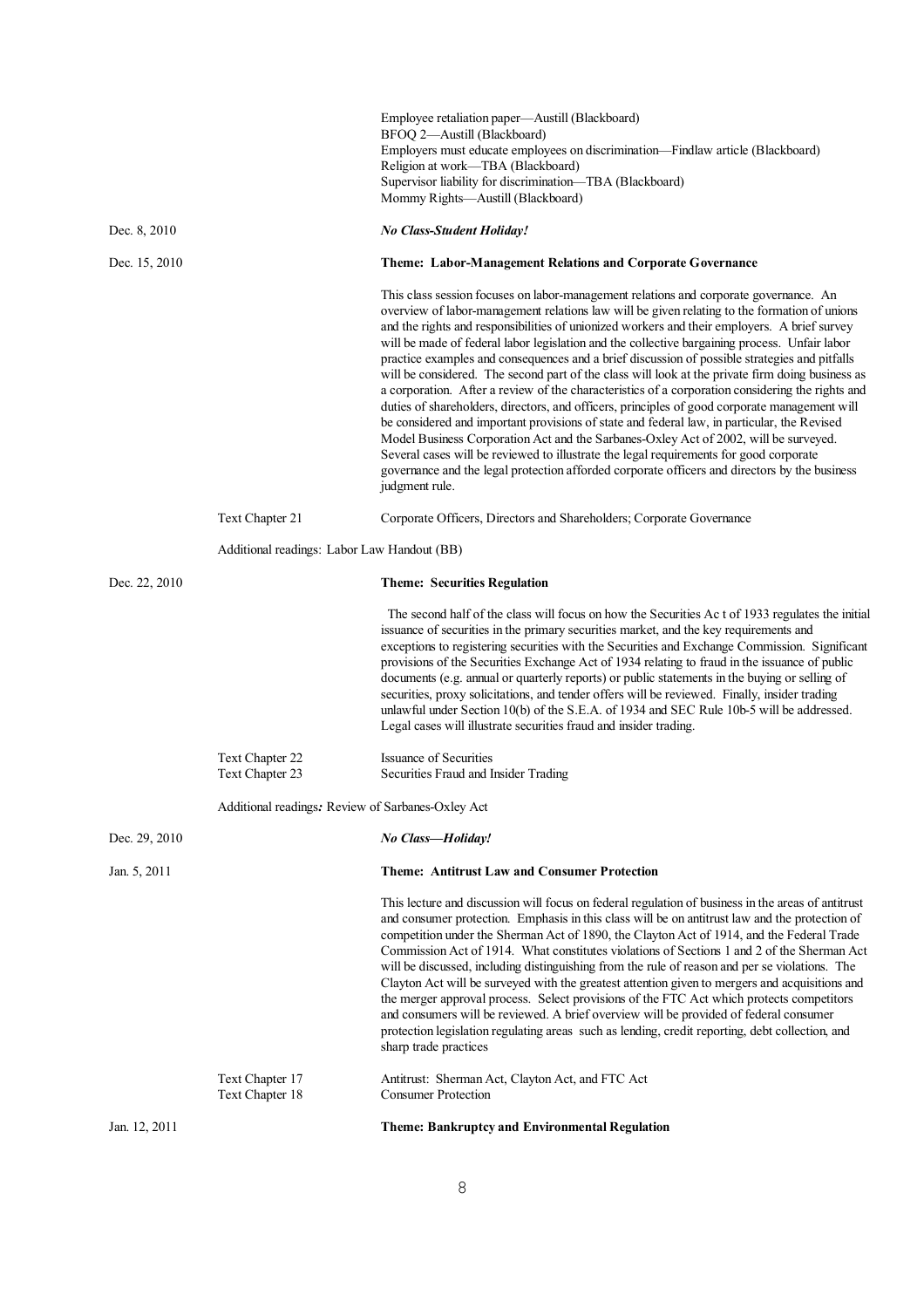|                                                                   | The policy of bankruptcy and important provisions of the federal bankruptcy laws (e.g.,<br>automatic stay of execution, filing requirements, types of petitions, rights of secured creditors,<br>and priority of claims) will be discussed generally through lecture and question and answer.<br>Finally, a survey will be made of federal environmental regulatory legislation dealing with<br>clean air and water, environmental policy, environmental impact statement requirements, solid<br>waste and hazardous waste disposal. Risks to landowners and creditors will be discussed<br>under CERCLA (Superfund).                                                                                                                                                                                                  |
|-------------------------------------------------------------------|------------------------------------------------------------------------------------------------------------------------------------------------------------------------------------------------------------------------------------------------------------------------------------------------------------------------------------------------------------------------------------------------------------------------------------------------------------------------------------------------------------------------------------------------------------------------------------------------------------------------------------------------------------------------------------------------------------------------------------------------------------------------------------------------------------------------|
| Text Chapter 24<br>Text Chapter 16                                | Debtor-Creditor Relations and Bankruptcy<br>Environmental Law                                                                                                                                                                                                                                                                                                                                                                                                                                                                                                                                                                                                                                                                                                                                                          |
|                                                                   | <b>Turn in Research Paper</b>                                                                                                                                                                                                                                                                                                                                                                                                                                                                                                                                                                                                                                                                                                                                                                                          |
| Jan. 19, 2010                                                     | <b>Theme: International Trade Law</b>                                                                                                                                                                                                                                                                                                                                                                                                                                                                                                                                                                                                                                                                                                                                                                                  |
|                                                                   | The two components of this class session is international business law and common law<br>contracts with about equal time for each topic. The principal focus of international business<br>law will be the World Trade Organization and the WTO agreements (GATT, GATS, and<br>TRIPS). The discussion of international trade law will look at the purpose and policy of the<br>WTO, dispute resolution of international trade disputes, the General Agreement on Tariffs and<br>Trade (GATT), policy considerations, and vehicles for doing business abroad. Select cases for<br>examples will be presented by students.                                                                                                                                                                                                |
| Text Chapter 25<br>Additional Readings WTO Materials (Blackboard) | International Trade Agreements; Doing Business Globally                                                                                                                                                                                                                                                                                                                                                                                                                                                                                                                                                                                                                                                                                                                                                                |
| Time and Date to Be Announced                                     | Theme: Contract and Sales Law                                                                                                                                                                                                                                                                                                                                                                                                                                                                                                                                                                                                                                                                                                                                                                                          |
|                                                                   | Contract law will principally focus on the common law of contracts, although certain<br>distinctions will be made between common law rules and UCC Article 2 (sales of goods) rules.<br>Much of the discussion will include the necessary elements of a valid and fully enforceable<br>contract as distinguished from void, voidable, and unenforceable contracts. Other contract<br>considerations include the creation of a contract, defenses, performance and breach, and<br>contract remedies. The professor will use a real-world business transaction (Flakt, Inc. and<br>American Electric Power Zimmer Coal Conversion Project) to illustrate certain contract<br>principles and contractual risks. Strategies will be reviewed that allow sellers of capital<br>products to reduce legal and warranty risks. |
| $T_{\alpha v}$ Chapter $7$                                        | Common Law and Rales Contracts                                                                                                                                                                                                                                                                                                                                                                                                                                                                                                                                                                                                                                                                                                                                                                                         |

Text Chapter 7 Common Law and Sales Contracts Additional readings: Warranty disclaimer paper—Austill (Blackboard)

Jan. 26, 2011 *Final Exam*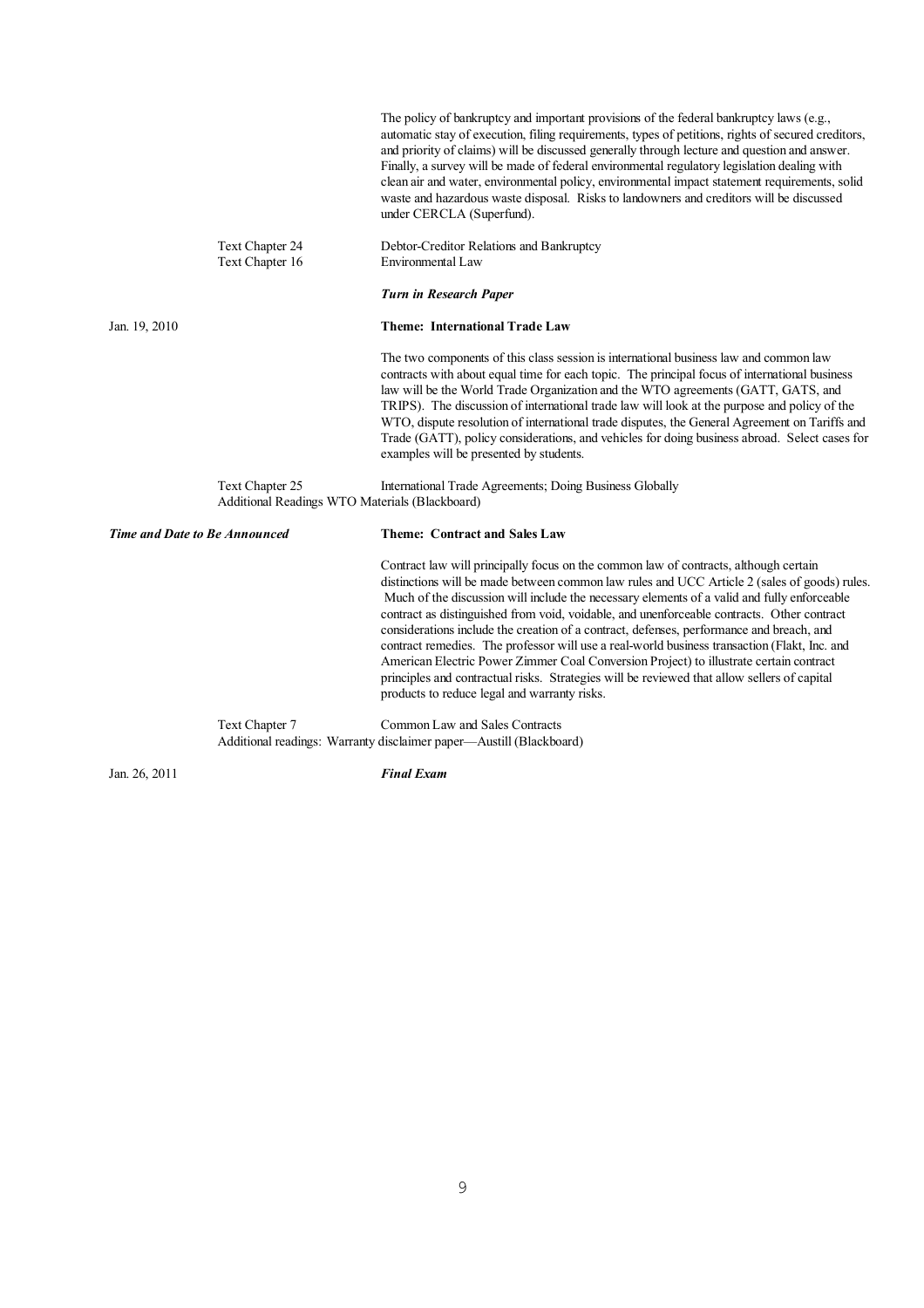#### **LEGAL ENVIRONMENT RESEARCH PAPER TOPICS**

- 1. Mommy rights: Consider how the law affects working mothers of small children and pregnant women. Contrast these rights with daddy rights in similar situations. Consider state and federal law and contrast with the law of foreign jurisdictions. Consider what corporate policies encourage young mothers to remain in the workplace after birth of a child, why continued employment of working mothers is beneficial to employers, and the family-friendly company. For example: breast feeding in the workplace, temporary disability for pregnancy, parental leave, pregnancy leave, etc.
- 2. Employee surveillance: Consider the policy behind employee surveillance, surveillance techniques, privacy issues, statistics relevant to employee surveillance, privacy issues, effects of changing technology, labor groups' challenges to intrusive surveillance, etc.
- 3. Violence in the workplace focusing on employer or supervisor liability when an employee is injured while at work by a co-worker, supervisor, or trespasser.
- 4. Employers' monitoring of employees' private activities and behavior. This is a special subset of employee surveillance. Should an employer be allowed to control its employee's private activities, such as smoking, alcohol or drug use, dating, and sexual proclivities, while the employee is away from the workplace? What interest does the employer have monitoring or restricting such behavior and does it place an unfair burden on the employee? What privacy law protects the employee? Should any restrictions be treated by the law as unlawful as restrictive covenants?
- 5. Tort reform: This paper should discuss the harmful economic effects of the tort system on our economy and certain industries or professions. A survey should be made of state and federal attempts at reforming the tort system. Essential to this discussion is an analysis of how other nations deal with dangerous products, the benefits of the present tort system, alternate ways of punishing sellers of dangerous products and incompetent professionals, and potential benefits of reforming the tort system. **One possible topic might be why medical malpractice and medical device product liability tort reform is necessary or not necessary for an effective reform of health care to reduce medical costs.**
- 6. Corporate governance post Sarbanes-Oxley Act: This paper should discuss the state of corporate governance before the 2002 financial scandals, how SOX is intended to change corporate governance, the essential provisions regarding corporate governance, and the negative and positive effects of SOX on costs, complexity, whistle blowing, and corporate accountability. Consider how SOX has changed the dynamics of corporate managers relating to their lawyers over illegal matters, the burden of disclosure placed on corporate lawyers who become aware of illegal activities within SEC companies, and the possible sanctions placed on corporate managers for violations of SOX. Do not simply discuss the legal requirements of SOX.
- 7. Business method patents: This paper should discuss patents in general and business method patents specifically—what they are, how they came into existence, how they differ from other utility patents, and how they have changed the way ebusiness has changed. A survey should be made of the law of business method patents to show how business method patents have changed activities of the Office of Patents and Trademarks, the registration process, and prior art searches. Discussion should also be made of how business method patents differ from patents of software.
- 8. Sexual affinity in the workplace: This paper should discuss gay and lesbian issues in employment focusing on policy, and federal, state, and local law. Sexual affinity encompasses sexual preference, sexual orientation, transgenderism, and transvestism. Although Title VII does not protect sexual affinity, some state constitutions and statutes provide protection equal to other protected classes like race and color. Consider the line of cases from *Oncale v. Sundowner Offshore Drilling, Inc.* and *Rene v. MGM Grand Hotel, Inc*. for inconsistencies and how some courts are attempting to construe the statute to grant legal protection for gays and lesbians under Title VII. For the policy arguments, collect data on gay and lesbian numbers, employment and education statistics, etc. A growing number of employers, like Disney, are establishing new policies protecting sexual affinity and are providing some employment benefits for domestic partners. Finally, but not lastly, look at domestic partner or civil union statutes and policies to see how this will affect business.
- 9. Immigration policy and the harmful effects on the working poor in America: This paper is more of a policy paper which considers the effects illegal immigration has on the working poor, both minorities and whites. The paper will require a review of immigration restrictions and the immigration process, how the immigration process is illegally circumvented, and the scope of the illegal immigration problem. Economic consequences should be considered (both positive and negative) on employers, certain industries, migration trends from the Southwest to the rest of the nation, economic externalities, and the labor market for unskilled workers, craftsmen, and construction workers. What has the abundance of workers meant to labor rates for America's working poor? From a policy perspective, has the federal government, in an effort to appease employers and the national chamber of commerce, breached its social contract with minorities and younger white Americans to allow them to be gainfully employed, gain valuable experience from their labor pursuits, and have their labor rates increased as their skills and experience increase?
- 10. Trademark dilution in the Internet era.
- 11. Trade dress